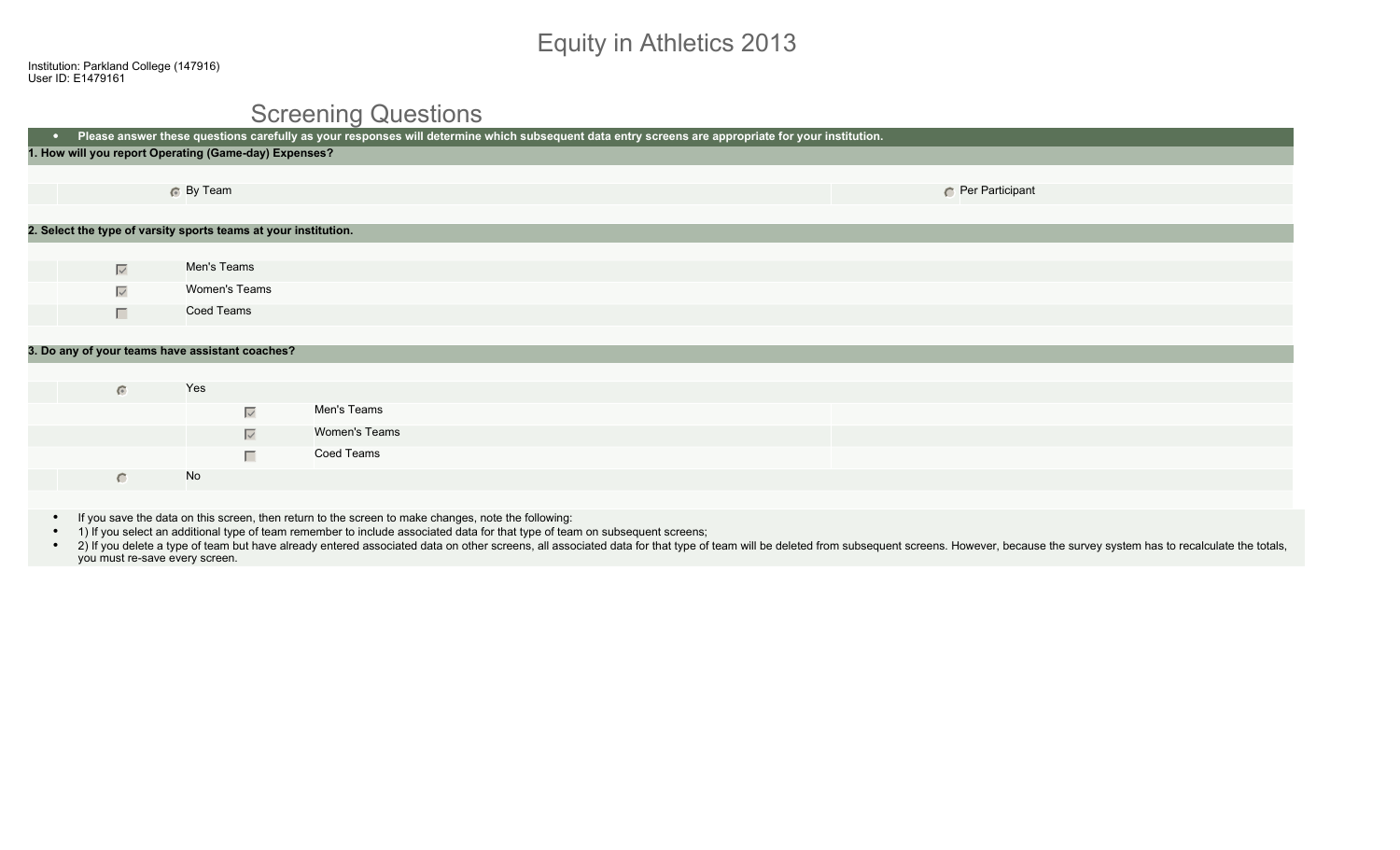#### Sports Selection - Men's and Women's Teams

| Select the varsity sports teams at your institution. |                   |                     |                                                          |                   |                   |
|------------------------------------------------------|-------------------|---------------------|----------------------------------------------------------|-------------------|-------------------|
| <b>Sport</b><br>Archery                              | Men's             | <b>Women'sSport</b> |                                                          | Men's             | <b>Women's</b>    |
|                                                      |                   |                     | $\Box$ Badminton                                         | Ш                 |                   |
| Baseball                                             | $\overline{\vee}$ |                     | Basketball                                               | $\overline{\vee}$ | $\overline{\vee}$ |
| <b>Beach Volleyball</b>                              | Г                 |                     | $\Box$ Bowling                                           | Г                 | Г                 |
| <b>Cross Country</b>                                 | П                 |                     | $\Box$ Diving                                            | $\Box$            | П                 |
| Equestrian                                           | Г                 |                     | $\Box$ Fencing                                           | Г                 | П                 |
| Field Hockey                                         |                   |                     | $\Gamma$ Football                                        | П                 |                   |
| Golf                                                 | $\overline{\vee}$ |                     | $\Box$ Gymnastics                                        | Г                 | Г                 |
| Ice Hockey                                           | Г                 |                     | $\Box$ Lacrosse                                          | $\Box$            | $\Box$            |
| Rifle                                                | Г                 |                     | $\Gamma$ Rodeo                                           | Г                 | Г                 |
| Rowing                                               | Г                 |                     | Sailing                                                  | П                 | $\Box$            |
| Skiing                                               | Г                 |                     | $\Gamma$ Soccer                                          | $\overline{\vee}$ | $\overline{\vee}$ |
| Softball                                             |                   |                     | $\overline{\vee}$ Squash                                 | $\Box$            | $\Box$            |
| Swimming                                             | Г                 |                     | $\Box$ Swimming and Diving (combined)                    | Г                 | $\Box$            |
| Synchronized Swimming                                |                   |                     | $\Box$ Table Tennis                                      | $\Box$            | $\Box$            |
| <b>Team Handball</b>                                 | Г                 |                     | $\Box$ Tennis                                            | Г                 | П                 |
| Track and Field (Indoor)                             | П                 |                     | Track and Field (Outdoor)                                | П                 | П                 |
| Track and Field and Cross Country (combined)         |                   |                     | Volleyball                                               | Г                 | $\overline{\vee}$ |
| Water Polo                                           | П                 |                     | $\Box$ Weight Lifting                                    | $\Box$            | $\Box$            |
| Wrestling                                            | Г                 |                     | $\Box$ Other Sports (Specify sports in the caveat box.)* | Г                 | Г                 |
| CAVEAT                                               |                   |                     |                                                          |                   |                   |

\* If you indicated in the caveat box that your other sports are Dancing and/or Cheerleading, please also specify in the caveat box that your institution has a letter from the Office for Civil Rights confirming that the OCR and/or Cheerleading are varsity sports at your institution.

- If you save the data on this screen, then return to the screen to make changes, note the following:
- 1) If you select an additional team remember to include associated data for that sport on subsequent screens;
- . 2) If you delete a sport but have already entered associated data on other screens, all associated data for that sport will be deleted from subsequent screens. However, because the survey system has to recalculate the to every screen.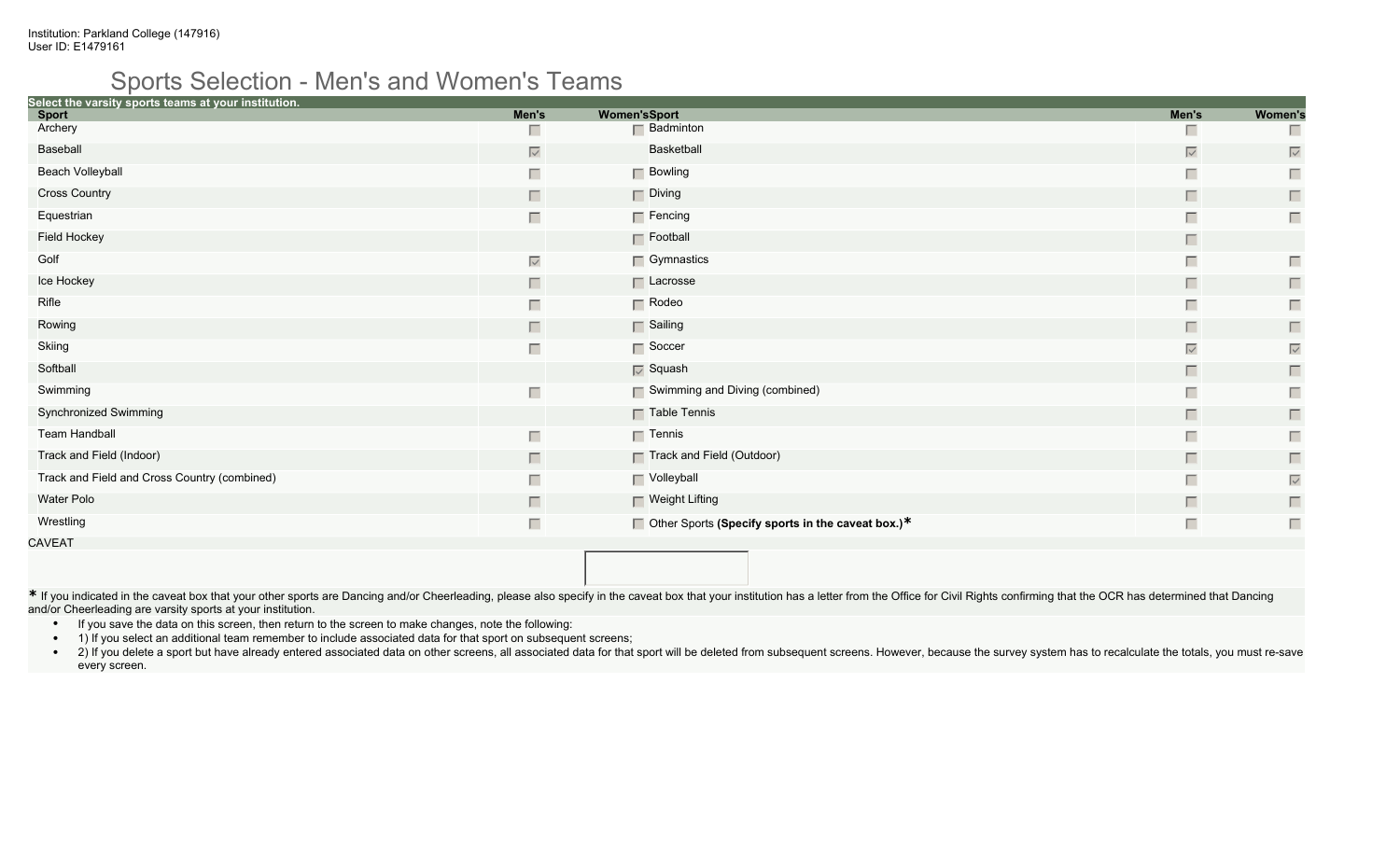# Athletics Participation - Men's and Women's Teams

| Enter the number of participants as of the day of the first scheduled contest.                                                                                                                                                                                 |                    |                      |
|----------------------------------------------------------------------------------------------------------------------------------------------------------------------------------------------------------------------------------------------------------------|--------------------|----------------------|
| <b>Varsity Teams</b>                                                                                                                                                                                                                                           | <b>Men's Teams</b> | <b>Women's Teams</b> |
| Baseball                                                                                                                                                                                                                                                       | 30                 |                      |
| <b>Basketball</b>                                                                                                                                                                                                                                              | 15                 | 13                   |
| Golf                                                                                                                                                                                                                                                           | 12                 |                      |
| Soccer                                                                                                                                                                                                                                                         | 24                 | 20                   |
| Softball                                                                                                                                                                                                                                                       |                    | 20                   |
| Volleyball                                                                                                                                                                                                                                                     |                    | 13                   |
| Total Participants Men's and Women's Teams                                                                                                                                                                                                                     | 81                 | 66                   |
| Unduplicated Count of Participants<br>(This is a head count. If an individual participates on more than one team, count that individual only once on this line.)                                                                                               | 81                 | 66                   |
| CAVEAT<br>(For each men's or women's team that includes opposite sex participants, specify the number of male and the number of female students on that team in this caveat box. This does not apply for coed teams. Additionally, provi<br>information here.) |                    |                      |

If you save the data on this screen, then return to the screen to make changes, please note you must re-save every screen because the survey system has to recalculate the totals.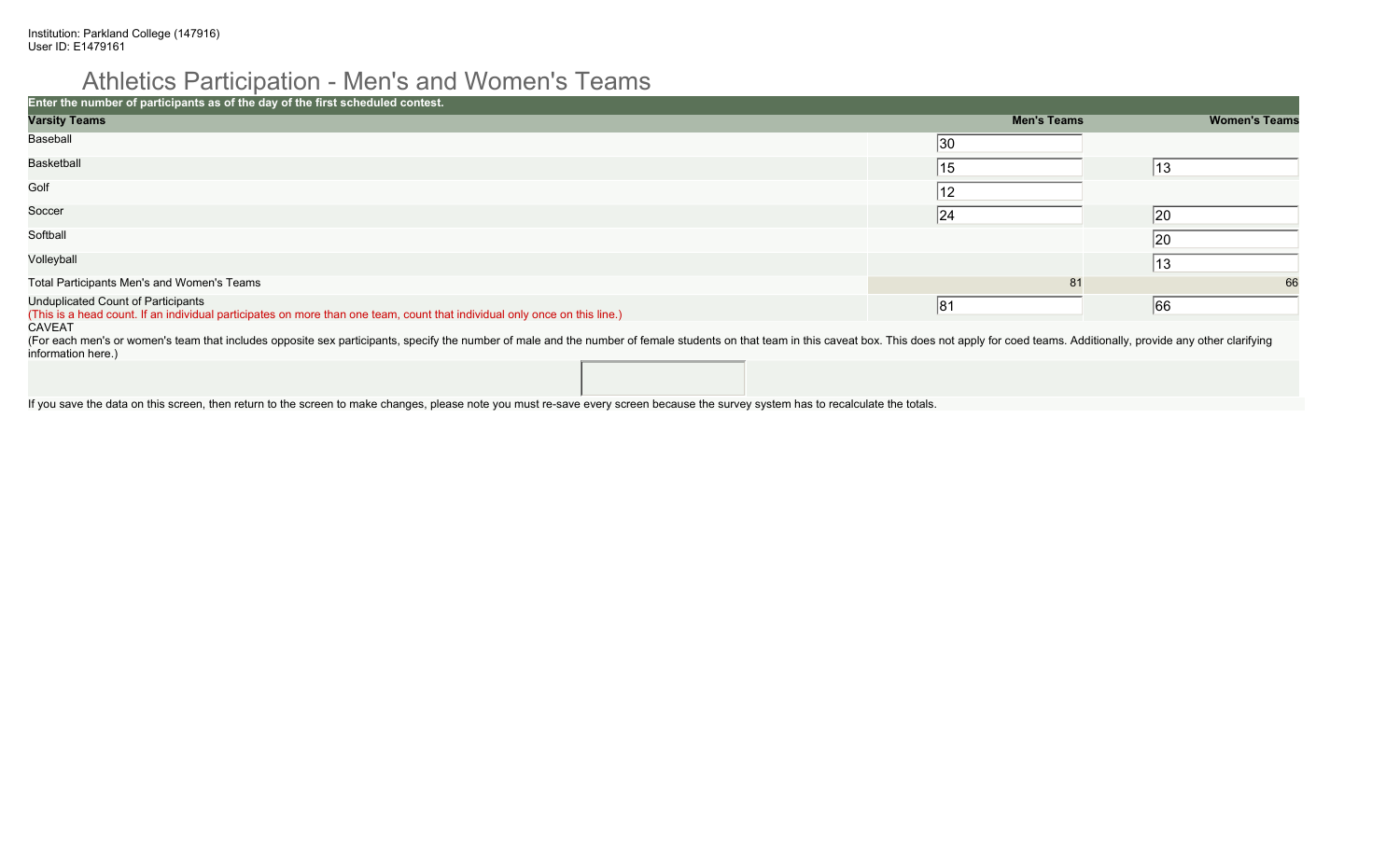## Head Coaches - Men's Teams

|                                | For each men's team, indicate whether the head coach is male or female, was assigned to the team on a full-time or part-time basis, and whether the coach was employed by the institution on a full-time basis or on a part-ti<br>or volunteer basis, by entering a 1 in the appropriate field. |                                          |                                   |                                                |                                                 |                                          |                                   |                                                       |  |
|--------------------------------|-------------------------------------------------------------------------------------------------------------------------------------------------------------------------------------------------------------------------------------------------------------------------------------------------|------------------------------------------|-----------------------------------|------------------------------------------------|-------------------------------------------------|------------------------------------------|-----------------------------------|-------------------------------------------------------|--|
|                                | The Swimming and Diving (combined) fields allow up to 2 head coaches. The Track and Field and Cross Country (combined) fields allow up to 3.                                                                                                                                                    |                                          |                                   |                                                |                                                 |                                          |                                   |                                                       |  |
|                                |                                                                                                                                                                                                                                                                                                 |                                          | <b>Male Head Coaches</b>          |                                                |                                                 |                                          | <b>Female Head Coaches</b>        |                                                       |  |
| Varsity<br>Teams               | Assigned to Team on a<br><b>Full-Time Basis</b>                                                                                                                                                                                                                                                 | Assigned to Team on a<br>Part-Time Basis |                                   | Part-Time Institution<br>Employee or Volunteer | Assigned to Team on a<br><b>Full-Time Basis</b> | Assigned to Team on a<br>Part-Time Basis |                                   | Part-Time Institution<br><b>Employee or Volunteer</b> |  |
|                                |                                                                                                                                                                                                                                                                                                 |                                          | Full-Time Institution<br>Employee |                                                |                                                 |                                          | Full-Time Institution<br>Employee | Total<br>Head<br>Coaches                              |  |
| Baseball                       |                                                                                                                                                                                                                                                                                                 |                                          |                                   |                                                |                                                 |                                          |                                   |                                                       |  |
| Basketball                     |                                                                                                                                                                                                                                                                                                 |                                          |                                   |                                                |                                                 |                                          |                                   |                                                       |  |
| Golf                           |                                                                                                                                                                                                                                                                                                 |                                          |                                   |                                                |                                                 |                                          |                                   |                                                       |  |
| Soccer                         |                                                                                                                                                                                                                                                                                                 |                                          |                                   |                                                |                                                 |                                          |                                   |                                                       |  |
| Coaching<br>Position<br>Totals |                                                                                                                                                                                                                                                                                                 |                                          |                                   |                                                |                                                 |                                          |                                   |                                                       |  |
| CAVEAT                         |                                                                                                                                                                                                                                                                                                 |                                          |                                   |                                                |                                                 |                                          |                                   |                                                       |  |
|                                |                                                                                                                                                                                                                                                                                                 |                                          |                                   |                                                |                                                 |                                          |                                   |                                                       |  |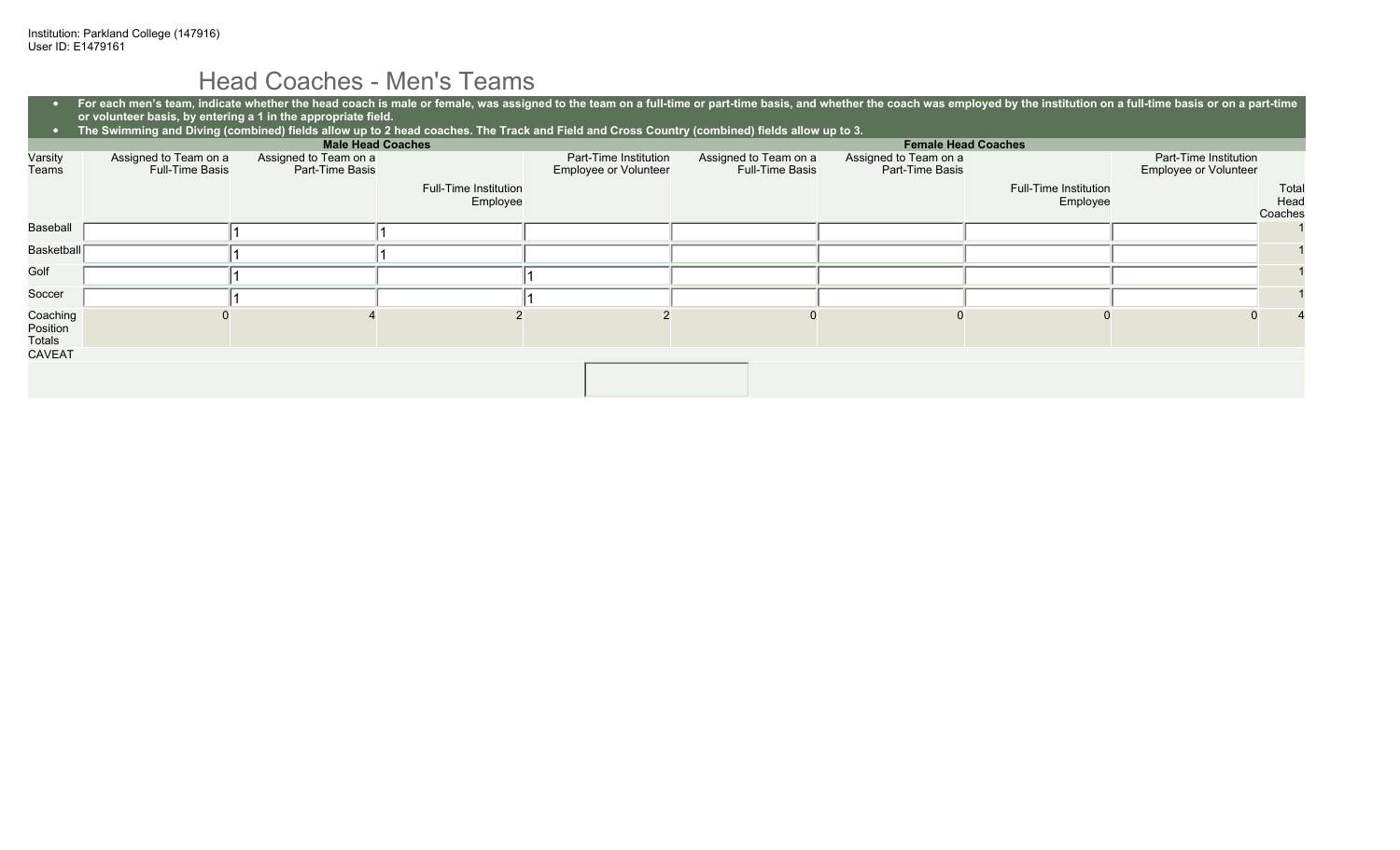## Head Coaches - Women's Teams

|                                | For each women's team, indicate whether the head coach is male or female, was assigned to the team on a full-time or part-time basis, and whether the coach was employed by the institution on a full-time basis or on a part-<br>time or volunteer basis, by entering a 1 in the appropriate field. |                                          |                                                                                                                                              |                                                |                                                 |                                          |                                          |                                                       |                          |
|--------------------------------|------------------------------------------------------------------------------------------------------------------------------------------------------------------------------------------------------------------------------------------------------------------------------------------------------|------------------------------------------|----------------------------------------------------------------------------------------------------------------------------------------------|------------------------------------------------|-------------------------------------------------|------------------------------------------|------------------------------------------|-------------------------------------------------------|--------------------------|
|                                |                                                                                                                                                                                                                                                                                                      |                                          | The Swimming and Diving (combined) fields allow up to 2 head coaches. The Track and Field and Cross Country (combined) fields allow up to 3. |                                                |                                                 |                                          |                                          |                                                       |                          |
|                                |                                                                                                                                                                                                                                                                                                      | <b>Male Head Coaches</b>                 |                                                                                                                                              |                                                |                                                 | <b>Female Head Coaches</b>               |                                          |                                                       |                          |
| Varsity<br>Teams               | Assigned to Team on a<br><b>Full-Time Basis</b>                                                                                                                                                                                                                                                      | Assigned to Team on a<br>Part-Time Basis |                                                                                                                                              | Part-Time Institution<br>Employee or Volunteer | Assigned to Team on a<br><b>Full-Time Basis</b> | Assigned to Team on a<br>Part-Time Basis |                                          | Part-Time Institution<br><b>Employee or Volunteer</b> |                          |
|                                |                                                                                                                                                                                                                                                                                                      |                                          | <b>Full-Time Institution</b><br>Employee                                                                                                     |                                                |                                                 |                                          | <b>Full-Time Institution</b><br>Employee |                                                       | Total<br>Head<br>Coaches |
| Basketball                     |                                                                                                                                                                                                                                                                                                      |                                          |                                                                                                                                              |                                                |                                                 |                                          |                                          |                                                       |                          |
| Soccer                         |                                                                                                                                                                                                                                                                                                      |                                          |                                                                                                                                              |                                                |                                                 |                                          |                                          |                                                       |                          |
| Softball                       |                                                                                                                                                                                                                                                                                                      |                                          |                                                                                                                                              |                                                |                                                 |                                          |                                          |                                                       |                          |
| Volleyball                     |                                                                                                                                                                                                                                                                                                      |                                          |                                                                                                                                              |                                                |                                                 |                                          |                                          |                                                       |                          |
| Coaching<br>Position<br>Totals |                                                                                                                                                                                                                                                                                                      |                                          |                                                                                                                                              |                                                |                                                 |                                          |                                          |                                                       |                          |
| CAVEAT                         |                                                                                                                                                                                                                                                                                                      |                                          |                                                                                                                                              |                                                |                                                 |                                          |                                          |                                                       |                          |
|                                |                                                                                                                                                                                                                                                                                                      |                                          |                                                                                                                                              |                                                |                                                 |                                          |                                          |                                                       |                          |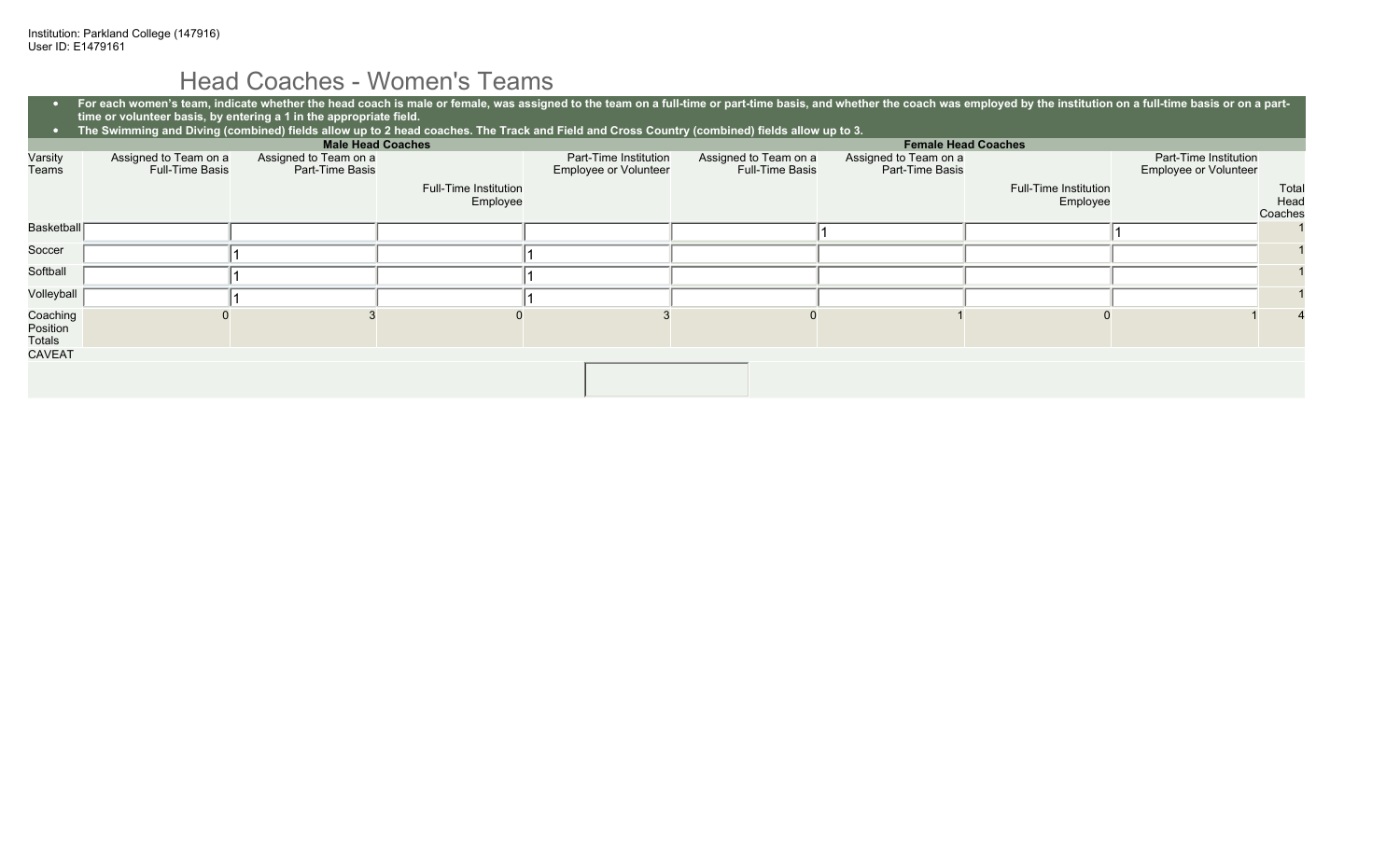# Head Coaches' Salaries - Men's and Women's Teams

| Enter only salaries and bonuses that your institution pays head coaches as compensation for coaching. Do not include benefits on this screen.<br>Do not include volunteer coaches in calculating the average salary and the Full-Time Equivalent (FTE) Total.<br>For help calculating the FTE total click on the "Need help? Click here for screen instructions" link on this screen. |                  |                      |
|---------------------------------------------------------------------------------------------------------------------------------------------------------------------------------------------------------------------------------------------------------------------------------------------------------------------------------------------------------------------------------------|------------------|----------------------|
|                                                                                                                                                                                                                                                                                                                                                                                       | Men's Teams      | <b>Women's Teams</b> |
| Average Annual Institutional Salary per Head Coach (for coaching duties only)                                                                                                                                                                                                                                                                                                         | $ 11,802\rangle$ | 12,354               |
| Number of Head Coaches Used to Calculate the Average                                                                                                                                                                                                                                                                                                                                  |                  |                      |
| Number of Volunteer Head Coaches (Do not include these coaches in your salary or FTE calculations.)                                                                                                                                                                                                                                                                                   |                  |                      |
| Average Annual Institutional Salary per Full-time equivalent (FTE)                                                                                                                                                                                                                                                                                                                    | 18,883           | 19,766               |
| Sum of Full-Time Equivalent (FTE) Positions Used to Calculate the Average                                                                                                                                                                                                                                                                                                             | 2.50             | 2.50                 |
| <b>CAVEAT</b>                                                                                                                                                                                                                                                                                                                                                                         |                  |                      |
|                                                                                                                                                                                                                                                                                                                                                                                       |                  |                      |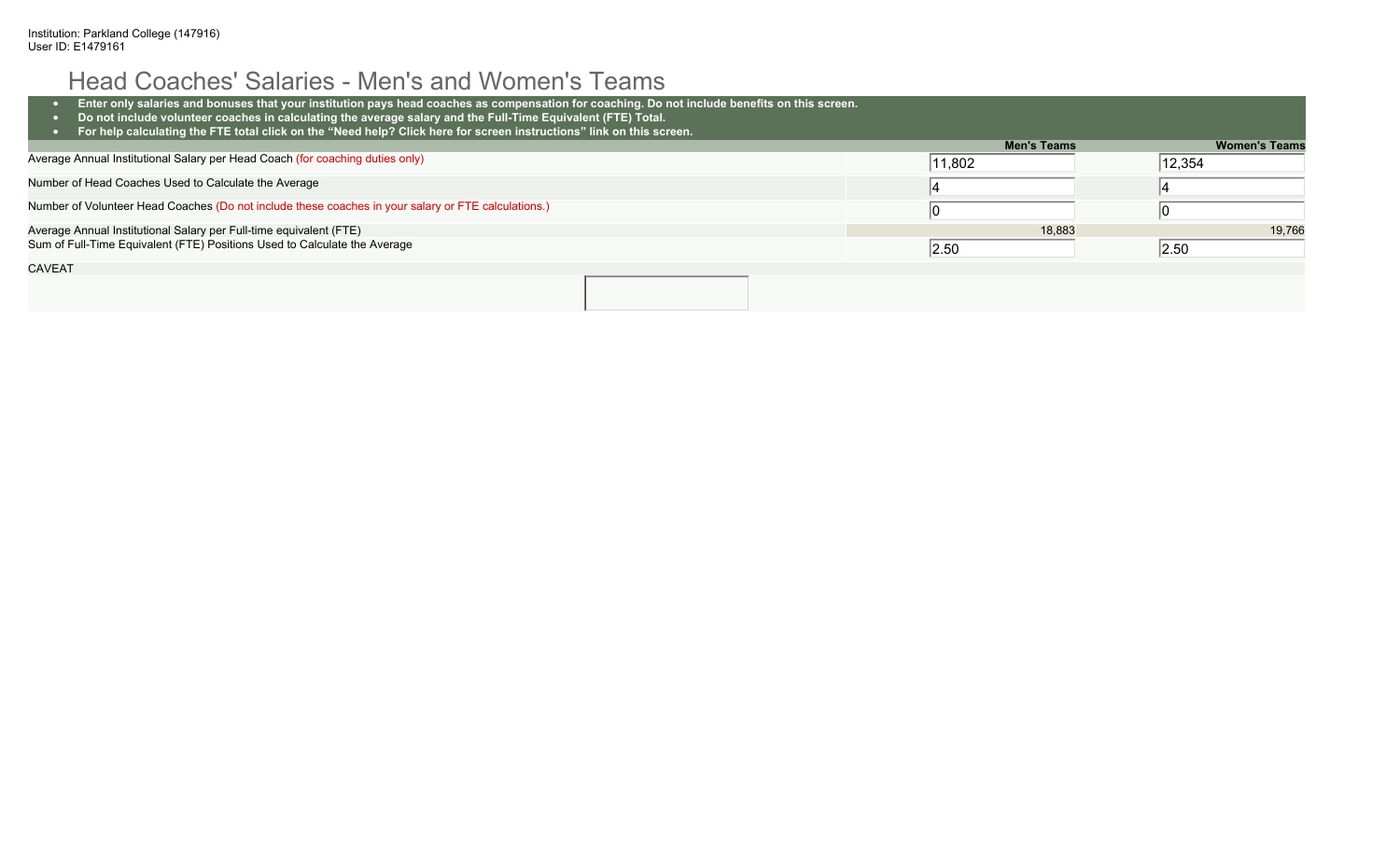# Assistant Coaches - Men's Teams

|                                | For each men's team, indicate whether the assistant coach is male or female, was assigned to the team on a full-time or part-time basis, and whether the coach was employed by the institution on a full-time basis or on a pa<br>time or volunteer basis, by entering a 1 in the appropriate field. |                                   |                                                |                                                 |                                          |                                   |                                                |                               |
|--------------------------------|------------------------------------------------------------------------------------------------------------------------------------------------------------------------------------------------------------------------------------------------------------------------------------------------------|-----------------------------------|------------------------------------------------|-------------------------------------------------|------------------------------------------|-----------------------------------|------------------------------------------------|-------------------------------|
|                                |                                                                                                                                                                                                                                                                                                      | <b>Male Assistant Coaches</b>     |                                                |                                                 |                                          | <b>Female Assistant Coaches</b>   |                                                |                               |
| Varsity<br>Teams               | Assigned to Team on a<br>Assigned to Team on a<br><b>Full-Time Basis</b><br>Part-Time Basis                                                                                                                                                                                                          |                                   | Part-Time Institution<br>Employee or Volunteer | Assigned to Team on a<br><b>Full-Time Basis</b> | Assigned to Team on a<br>Part-Time Basis |                                   | Part-Time Institution<br>Employee or Volunteer |                               |
|                                |                                                                                                                                                                                                                                                                                                      | Full-Time Institution<br>Employee |                                                |                                                 |                                          | Full-Time Institution<br>Employee |                                                | Total<br>Assistant<br>Coaches |
| Baseball                       |                                                                                                                                                                                                                                                                                                      |                                   |                                                |                                                 |                                          |                                   |                                                |                               |
| Basketball                     |                                                                                                                                                                                                                                                                                                      |                                   |                                                |                                                 |                                          |                                   |                                                |                               |
| Golf                           |                                                                                                                                                                                                                                                                                                      |                                   |                                                |                                                 |                                          |                                   |                                                |                               |
| Soccer                         |                                                                                                                                                                                                                                                                                                      |                                   |                                                |                                                 |                                          |                                   |                                                |                               |
| Coaching<br>Position<br>Totals |                                                                                                                                                                                                                                                                                                      |                                   |                                                |                                                 |                                          |                                   |                                                |                               |
| <b>CAVEAT</b>                  |                                                                                                                                                                                                                                                                                                      |                                   |                                                |                                                 |                                          |                                   |                                                |                               |
|                                |                                                                                                                                                                                                                                                                                                      |                                   |                                                |                                                 |                                          |                                   |                                                |                               |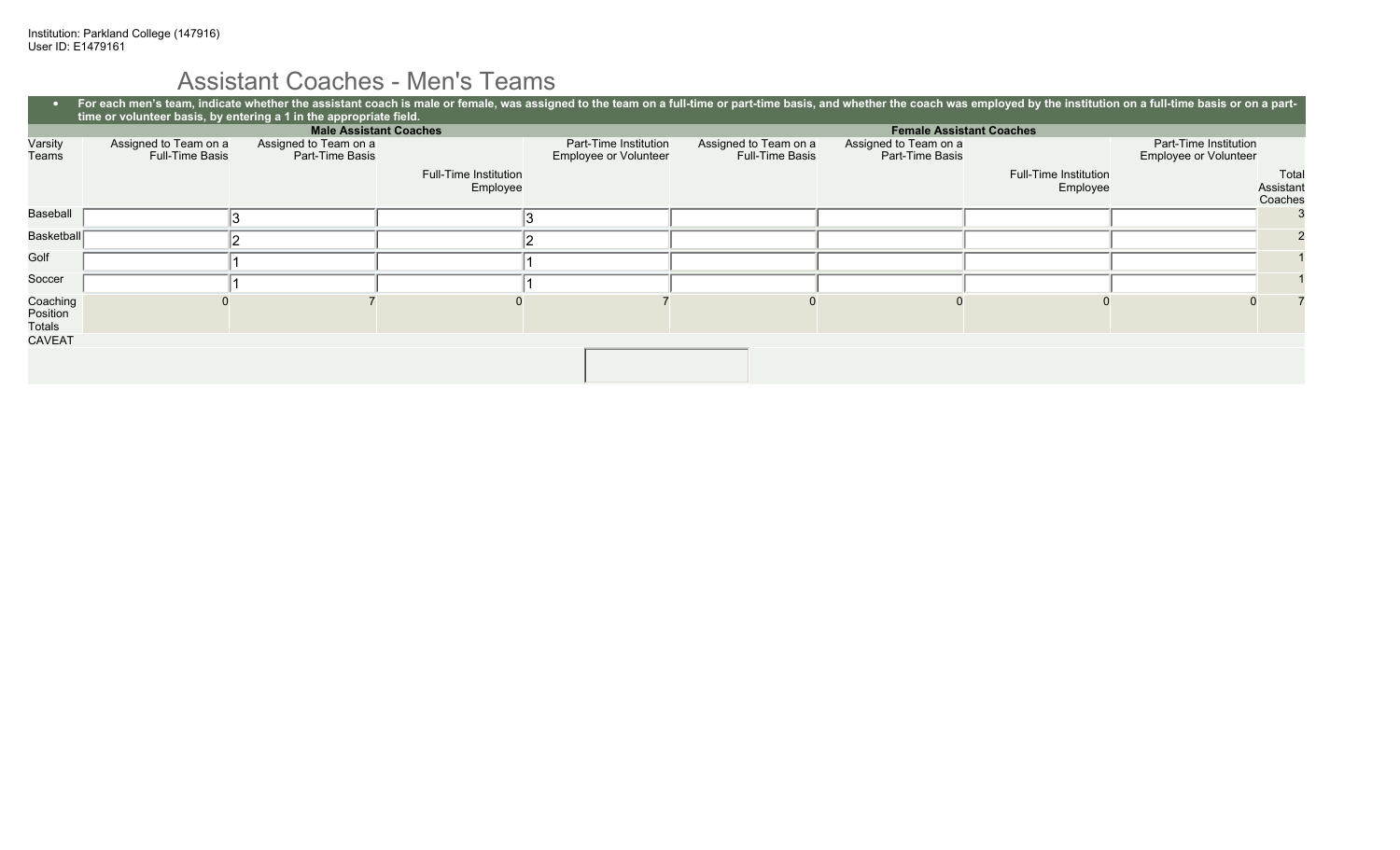# Assistant Coaches - Women's Teams

|                                | For each women's team, indicate whether the assistant coach is male or female, was assigned to the team on a full-time or part-time basis, and whether the coach was employed by the institution on a full-time basis or on a<br>part-time or volunteer basis, by entering a 1 in the appropriate field. |                                          |                                   |                                                |                                                 |                                          |                                          |                                                |                               |
|--------------------------------|----------------------------------------------------------------------------------------------------------------------------------------------------------------------------------------------------------------------------------------------------------------------------------------------------------|------------------------------------------|-----------------------------------|------------------------------------------------|-------------------------------------------------|------------------------------------------|------------------------------------------|------------------------------------------------|-------------------------------|
|                                |                                                                                                                                                                                                                                                                                                          | <b>Male Assistant Coaches</b>            |                                   |                                                |                                                 |                                          | <b>Female Assistant Coaches</b>          |                                                |                               |
| Varsity<br>Teams               | Assigned to Team on a<br><b>Full-Time Basis</b>                                                                                                                                                                                                                                                          | Assigned to Team on a<br>Part-Time Basis |                                   | Part-Time Institution<br>Employee or Volunteer | Assigned to Team on a<br><b>Full-Time Basis</b> | Assigned to Team on a<br>Part-Time Basis |                                          | Part-Time Institution<br>Employee or Volunteer |                               |
|                                |                                                                                                                                                                                                                                                                                                          |                                          | Full-Time Institution<br>Employee |                                                |                                                 |                                          | <b>Full-Time Institution</b><br>Employee |                                                | Total<br>Assistant<br>Coaches |
| Basketball                     |                                                                                                                                                                                                                                                                                                          |                                          |                                   |                                                |                                                 |                                          |                                          |                                                |                               |
| Soccer                         |                                                                                                                                                                                                                                                                                                          |                                          |                                   |                                                |                                                 |                                          |                                          |                                                |                               |
| Softball                       |                                                                                                                                                                                                                                                                                                          |                                          |                                   |                                                |                                                 |                                          |                                          |                                                |                               |
| Volleyball                     |                                                                                                                                                                                                                                                                                                          |                                          |                                   |                                                |                                                 |                                          |                                          |                                                |                               |
| Coaching<br>Position<br>Totals |                                                                                                                                                                                                                                                                                                          |                                          |                                   |                                                |                                                 |                                          |                                          |                                                | 10                            |
| <b>CAVEAT</b>                  |                                                                                                                                                                                                                                                                                                          |                                          |                                   |                                                |                                                 |                                          |                                          |                                                |                               |
|                                |                                                                                                                                                                                                                                                                                                          |                                          |                                   |                                                |                                                 |                                          |                                          |                                                |                               |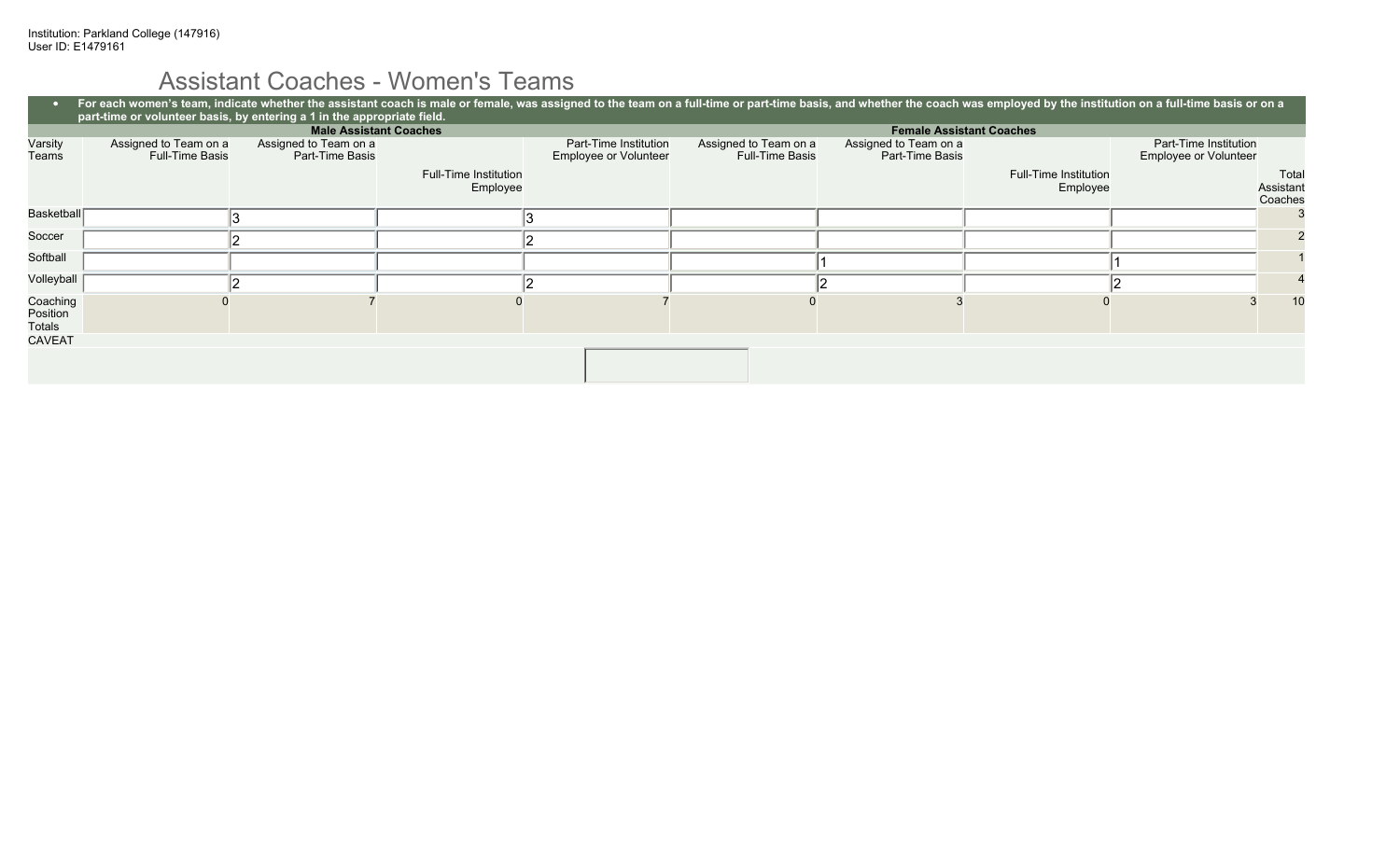## Assistant Coaches' Salaries - Men's and Women's Teams

| Enter only salaries and bonuses that your institution pays assistant coaches as compensation for coaching. Do not include benefits on this screen.<br>Do not include volunteer coaches in calculating the average salary and the Full-Time Equivalent (FTE) Total.<br>For help calculating the FTE total click on the "Need help? Click here for screen instructions" link on this screen. |                    |                      |
|--------------------------------------------------------------------------------------------------------------------------------------------------------------------------------------------------------------------------------------------------------------------------------------------------------------------------------------------------------------------------------------------|--------------------|----------------------|
|                                                                                                                                                                                                                                                                                                                                                                                            | <b>Men's Teams</b> | <b>Women's Teams</b> |
| Average Annual Institutional Salary per Assistant Coach (for coaching duties only)                                                                                                                                                                                                                                                                                                         | $ 3,340\rangle$    | 3,340                |
| Number of Assistant Coaches Used to Calculate the Average                                                                                                                                                                                                                                                                                                                                  |                    |                      |
| Number of Volunteer Assistant Coaches. (Do not include these coaches in your salary or FTE calculations.)                                                                                                                                                                                                                                                                                  |                    |                      |
| Average Annual Institutional Salary per Full-time equivalent (FTE)                                                                                                                                                                                                                                                                                                                         | 15,587             | 15.587               |
| Sum of Full-Time Equivalent (FTE) Positions Used to Calculate the Average                                                                                                                                                                                                                                                                                                                  | 1.50               | 1.50                 |
| <b>CAVEAT</b>                                                                                                                                                                                                                                                                                                                                                                              |                    |                      |
|                                                                                                                                                                                                                                                                                                                                                                                            |                    |                      |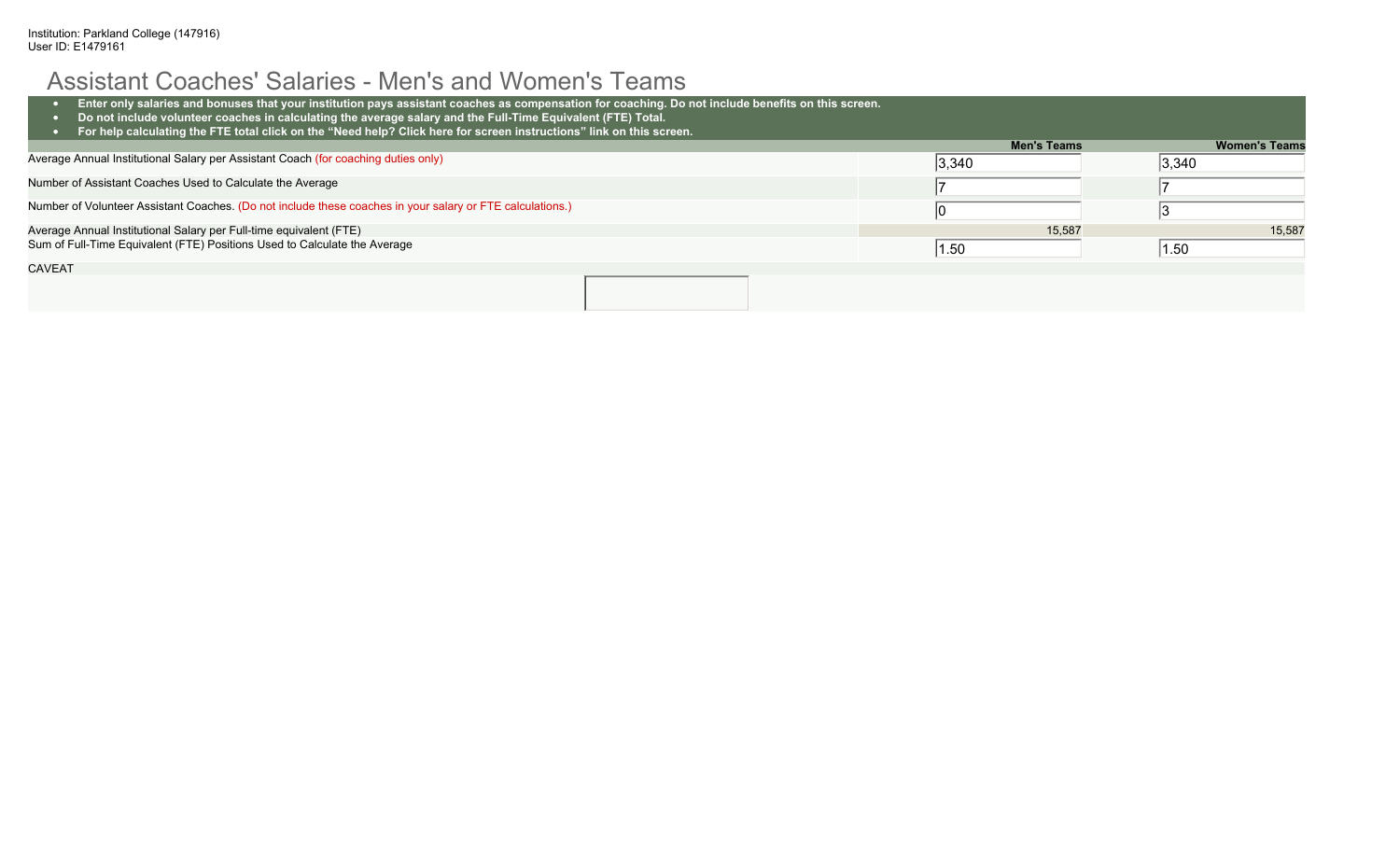#### Athletically Related Student Aid - Men's and Women's

Teams

|                 | Athletically related student aid is any scholarship, grant, or other form of financial assistance, offered by an institution, the terms of which require the recipient to participate in a program of intercollegiate athletic<br><u>l institution. Other student aid,</u> of which a student-athlete simply happens to be the recipient, is not athletically related student aid. If you do not have any aid to report, enter a 0. <sub>i</sub> |                      |              |
|-----------------|--------------------------------------------------------------------------------------------------------------------------------------------------------------------------------------------------------------------------------------------------------------------------------------------------------------------------------------------------------------------------------------------------------------------------------------------------|----------------------|--------------|
|                 | <b>Men's Teams</b>                                                                                                                                                                                                                                                                                                                                                                                                                               | <b>Women's Teams</b> | <b>Total</b> |
| Amount of Aid   | 137,760                                                                                                                                                                                                                                                                                                                                                                                                                                          | 137,760              | 275,520      |
| Ratio (percent) | 50                                                                                                                                                                                                                                                                                                                                                                                                                                               | 50                   | 100%         |
| <b>CAVEAT</b>   |                                                                                                                                                                                                                                                                                                                                                                                                                                                  |                      |              |
|                 |                                                                                                                                                                                                                                                                                                                                                                                                                                                  |                      |              |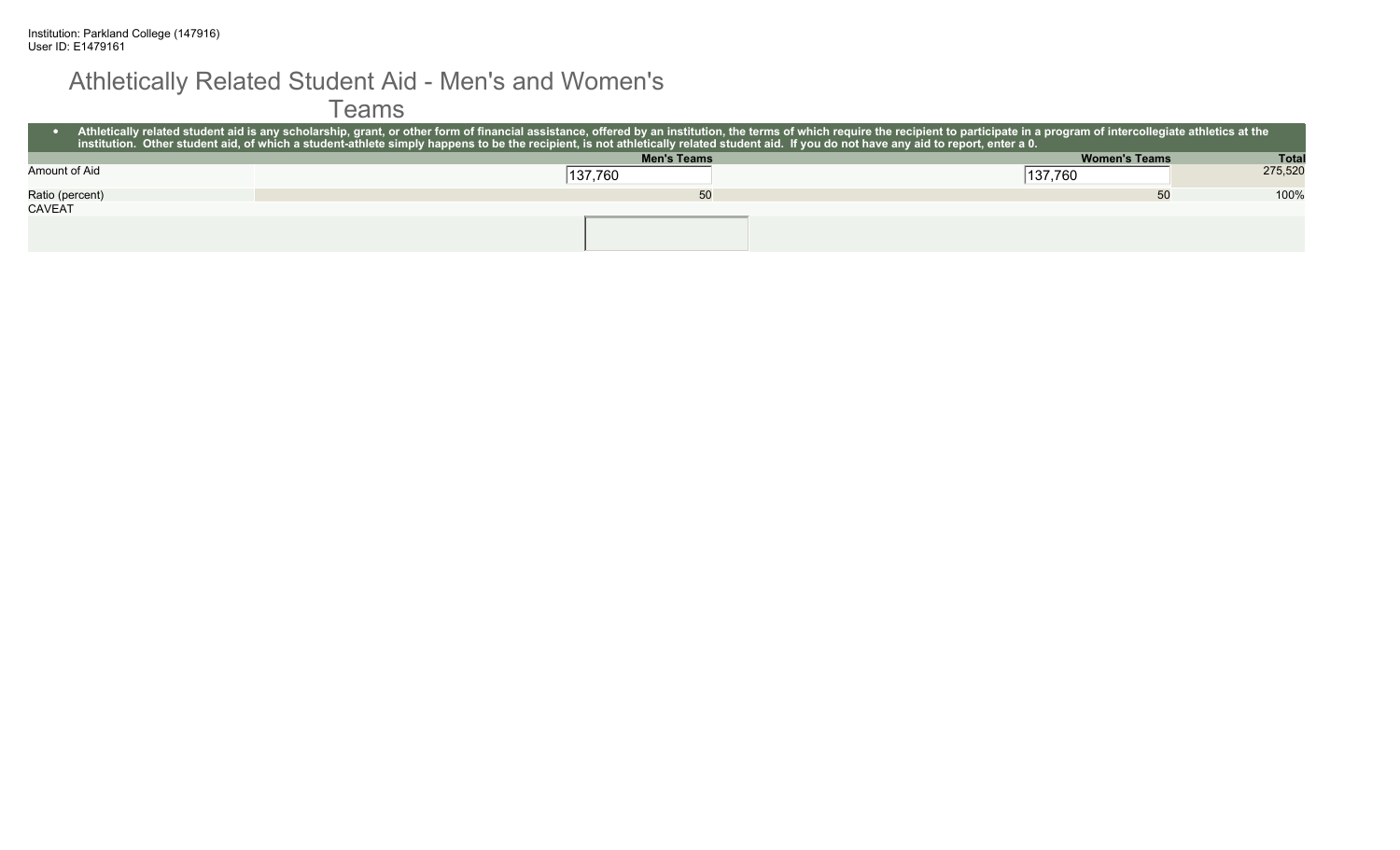# Recruiting Expenses - Men's and Women's Teams

|               | Recruiting expenses are all expenses an institution incurs attributable to recruiting activities. This includes, but is not limited to, expenses for lodging, meals, telephone use, and transportation (including vehicles use<br>recruiting purposes) for both recruits and personnel engaged in recruiting, and other expenses for official and unofficial visits, and all other expenses related to recruiting. If you do not have any recruiting expenses to<br>enter a 0. |                      |              |
|---------------|--------------------------------------------------------------------------------------------------------------------------------------------------------------------------------------------------------------------------------------------------------------------------------------------------------------------------------------------------------------------------------------------------------------------------------------------------------------------------------|----------------------|--------------|
|               | <b>Men's Teams</b>                                                                                                                                                                                                                                                                                                                                                                                                                                                             | <b>Women's Teams</b> | <b>Total</b> |
| Total         | 19,883                                                                                                                                                                                                                                                                                                                                                                                                                                                                         | 19,615               | 39.498       |
| <b>CAVEAT</b> |                                                                                                                                                                                                                                                                                                                                                                                                                                                                                |                      |              |
|               |                                                                                                                                                                                                                                                                                                                                                                                                                                                                                |                      |              |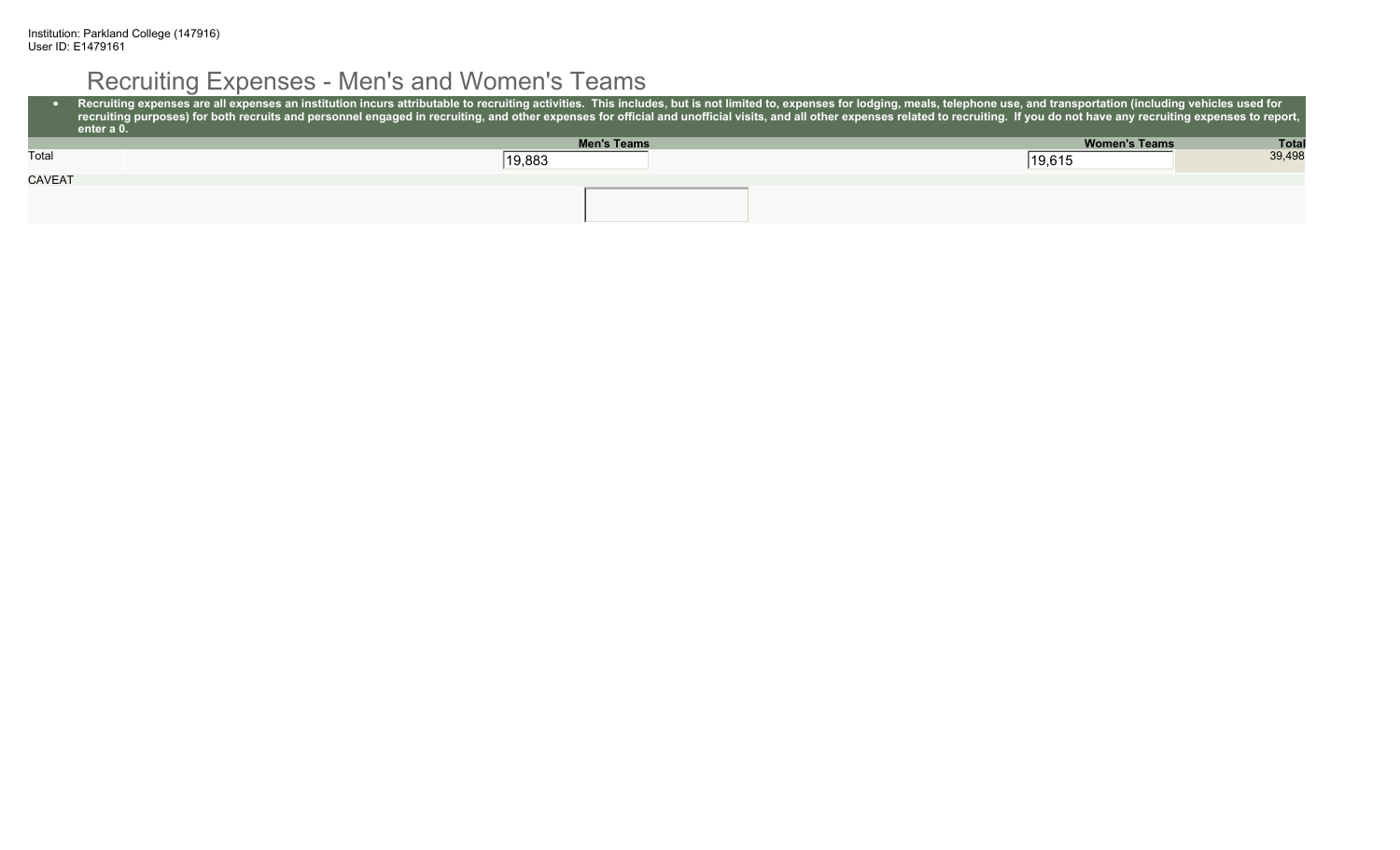### Operating (Game-Day) Expenses - Men's and Women's Teams by Team

• Operating expenses are all expenses an institution incurs attributable to home, away, and neutral-site intercollegiate athletic contests (commonly known as "game-day expenses"), for (A) Lodging, meals, transportation, **uniforms, and equipment for coaches, team members, support staff (including, but not limited to team managers and trainers), and others; and (B) Officials.**

| For a sport with a men's team and a women's team that have a combined budget, click on the "Need help? Click here for screen instructions" link for special instructions. |                     |                               |        |         |                     |                               |         |                        |
|---------------------------------------------------------------------------------------------------------------------------------------------------------------------------|---------------------|-------------------------------|--------|---------|---------------------|-------------------------------|---------|------------------------|
|                                                                                                                                                                           |                     | <b>Men's Teams</b>            |        |         |                     | <b>Women's Teams</b>          |         |                        |
| <b>Varsity Teams</b>                                                                                                                                                      | <b>Participants</b> | <b>Operating Expenses per</b> |        | By Team | <b>Participants</b> | <b>Operating Expenses per</b> | By Team | <b>Total Operating</b> |
|                                                                                                                                                                           |                     | <b>Participant</b>            |        |         |                     | <b>Participant</b>            |         | <b>Expenses</b>        |
| <b>Basketball</b>                                                                                                                                                         | 15                  | 1,840                         | 27,603 |         | 13                  | 2,239                         | 29, 101 | 56,704                 |
| Baseball                                                                                                                                                                  | 30                  | 1,780                         | 53,398 |         |                     |                               |         | 53,398                 |
| Golf                                                                                                                                                                      | 12                  | 2,454                         | 29,451 |         |                     |                               |         | 29,451                 |
| Soccer                                                                                                                                                                    | 24                  | 898                           | 21,552 |         | 20                  | 1,010                         | 20,202  | 41,754                 |
| Softball                                                                                                                                                                  |                     |                               |        |         | 20                  | 1,855                         | 37,108  | 37,108                 |
| Volleyball                                                                                                                                                                |                     |                               |        |         | 13 <sub>1</sub>     | 3,383                         | 43,975  | 43,975                 |
| Total Operating Expenses Men's and<br>Women's Teams                                                                                                                       | 81                  |                               |        | 132,004 | 66                  |                               | 130,386 | 262,390                |
| <b>CAVEAT</b>                                                                                                                                                             |                     |                               |        |         |                     |                               |         |                        |

**Note: This screen is for game-day expenses only.**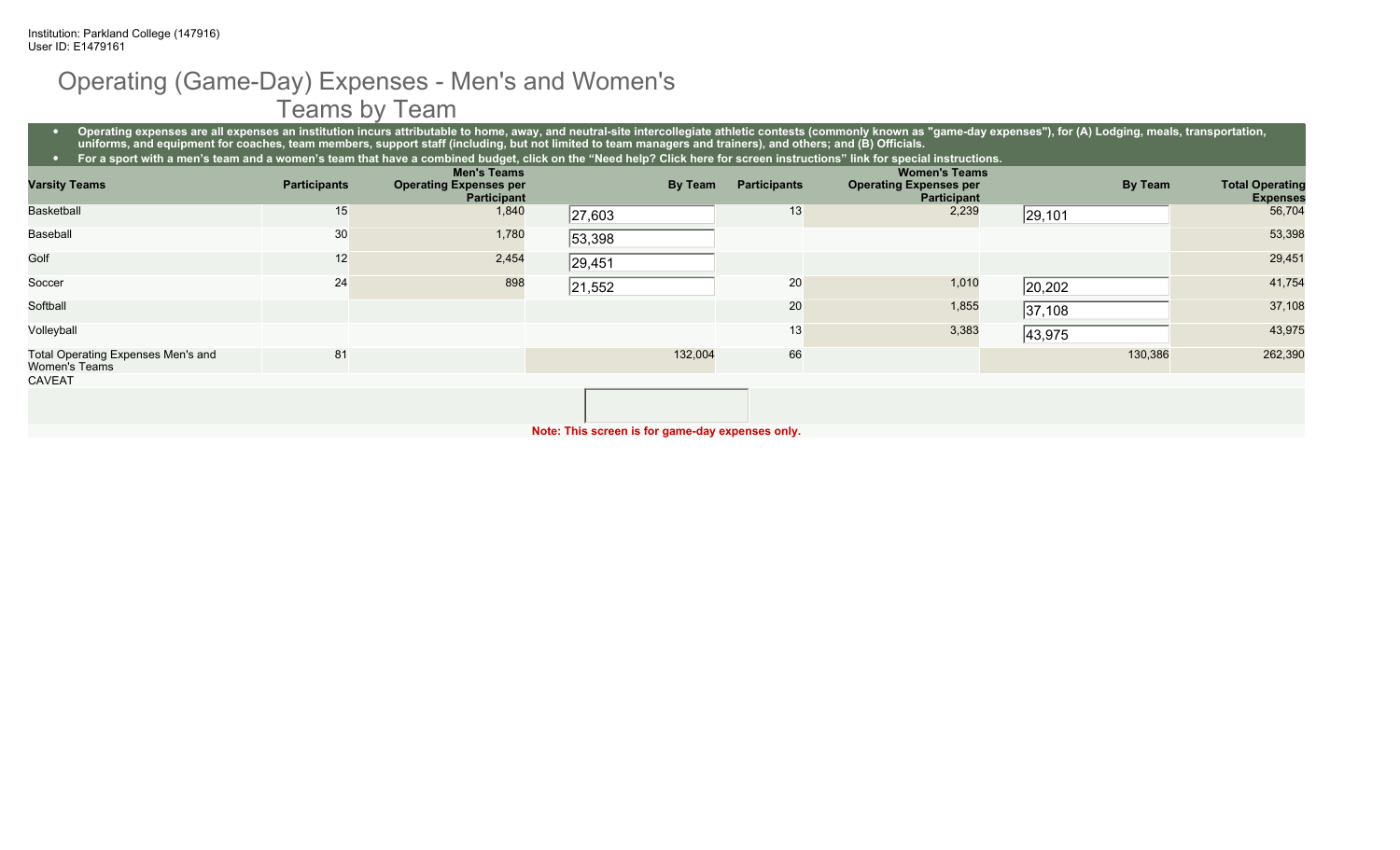# Total Expenses - Men's and Women's Teams

| Enter all expenses attributable to intercollegiate athletic activities. This includes appearance guarantees and options, athletically related student aid, contract services, equipment, fundraising activities, operating exp<br>promotional activities, recruiting expenses, salaries and benefits, supplies, travel, and any other expenses attributable to intercollegiate athletic activities. |                    |                      |              |
|-----------------------------------------------------------------------------------------------------------------------------------------------------------------------------------------------------------------------------------------------------------------------------------------------------------------------------------------------------------------------------------------------------|--------------------|----------------------|--------------|
| <b>Varsity Teams</b>                                                                                                                                                                                                                                                                                                                                                                                | <b>Men's Teams</b> | <b>Women's Teams</b> | <b>Total</b> |
| Basketball                                                                                                                                                                                                                                                                                                                                                                                          | 98,521             | 100,226              | 198,747      |
| <b>Baseball</b>                                                                                                                                                                                                                                                                                                                                                                                     | 162,456            |                      | 162,456      |
| Golf                                                                                                                                                                                                                                                                                                                                                                                                | 67,474             |                      | 67,474       |
| Soccer                                                                                                                                                                                                                                                                                                                                                                                              | 89,521             | 88,510               | 178,031      |
| Softball                                                                                                                                                                                                                                                                                                                                                                                            |                    | 117,489              | 117,489      |
| Volleyball                                                                                                                                                                                                                                                                                                                                                                                          |                    | 119,156              | 119,156      |
| Total Expenses of all Sports, Except Football and Basketball, Combined                                                                                                                                                                                                                                                                                                                              | 319,451            | 325,155              | 644,606      |
| Total Expenses Men's and Women's Teams                                                                                                                                                                                                                                                                                                                                                              | 417,972            | 425,381              | 843,353      |
| Not Allocated by Gender/Sport (Expenses not attributable to a particular sport or sports)                                                                                                                                                                                                                                                                                                           |                    |                      | 143,200      |
| <b>Grand Total Expenses</b>                                                                                                                                                                                                                                                                                                                                                                         |                    |                      | 986,553      |
| CAVEAT                                                                                                                                                                                                                                                                                                                                                                                              |                    |                      |              |
|                                                                                                                                                                                                                                                                                                                                                                                                     |                    |                      |              |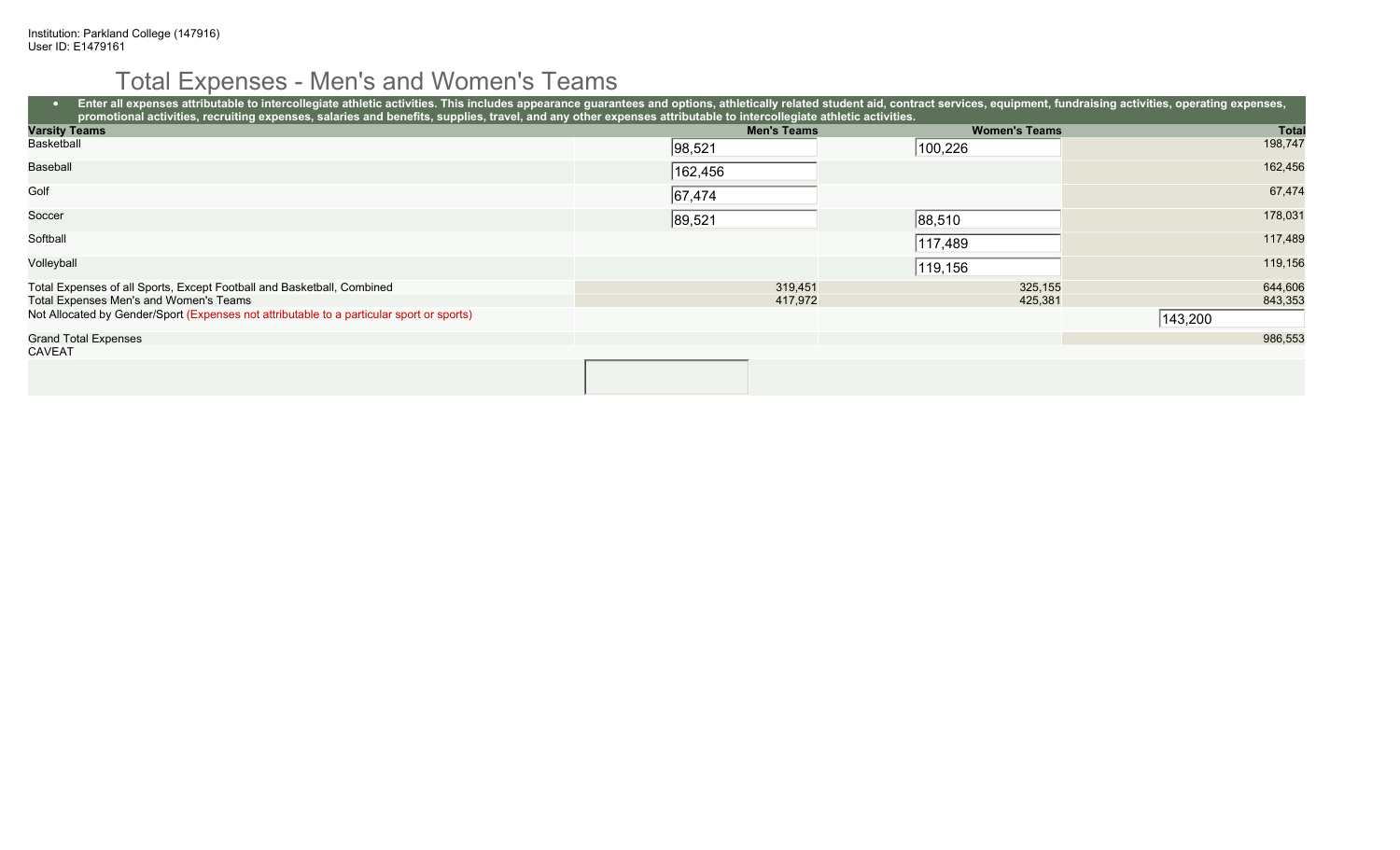#### Total Revenues - Men's and Women's Teams

• **Your total revenues must cover your total expenses.**

● Enter all revenues attributable to intercollegiate athletic activities. This includes revenues from appearance guarantees and options, an athletic conference, tournament or bowl games, concessions, contributions from a and others, institutional support, program advertising and sales, radio and television, royalties, signage and other sponsorships, sport camps, state or other government support, student activity fees, ticket and luxury bo **sales, and any other revenues attributable to intercollegiate athletic activities.**

| <b>Varsity Teams</b>                                                                      | <b>Men's Teams</b> | <b>Women's Teams</b> | <b>Total</b> |
|-------------------------------------------------------------------------------------------|--------------------|----------------------|--------------|
| Basketball                                                                                | 127,657            | 102,875              | 230,532      |
| Baseball                                                                                  | 162,801            |                      | 162,801      |
| Golf                                                                                      | 68,442             |                      | 68,442       |
| Soccer                                                                                    | 81,089             | 78,418               | 159,507      |
| Softball                                                                                  |                    | 111,981              | 111,981      |
| Volleyball                                                                                |                    | 153,079              | 153,079      |
| Total Revenues of all Sports, Except Football and Basketball, Combined                    | 312,332            | 343,478              | 655,810      |
| Total Revenues Men's and Women's Teams                                                    | 439,989            | 446,353              | 886,342      |
| Not Allocated by Gender/Sport (Revenues not attributable to a particular sport or sports) |                    |                      | 102,301      |
| Grand Total for all Teams (includes by team and not allocated by gender/sport)            |                    |                      | 988,643      |
| <b>CAVEAT</b>                                                                             |                    |                      |              |
|                                                                                           |                    |                      |              |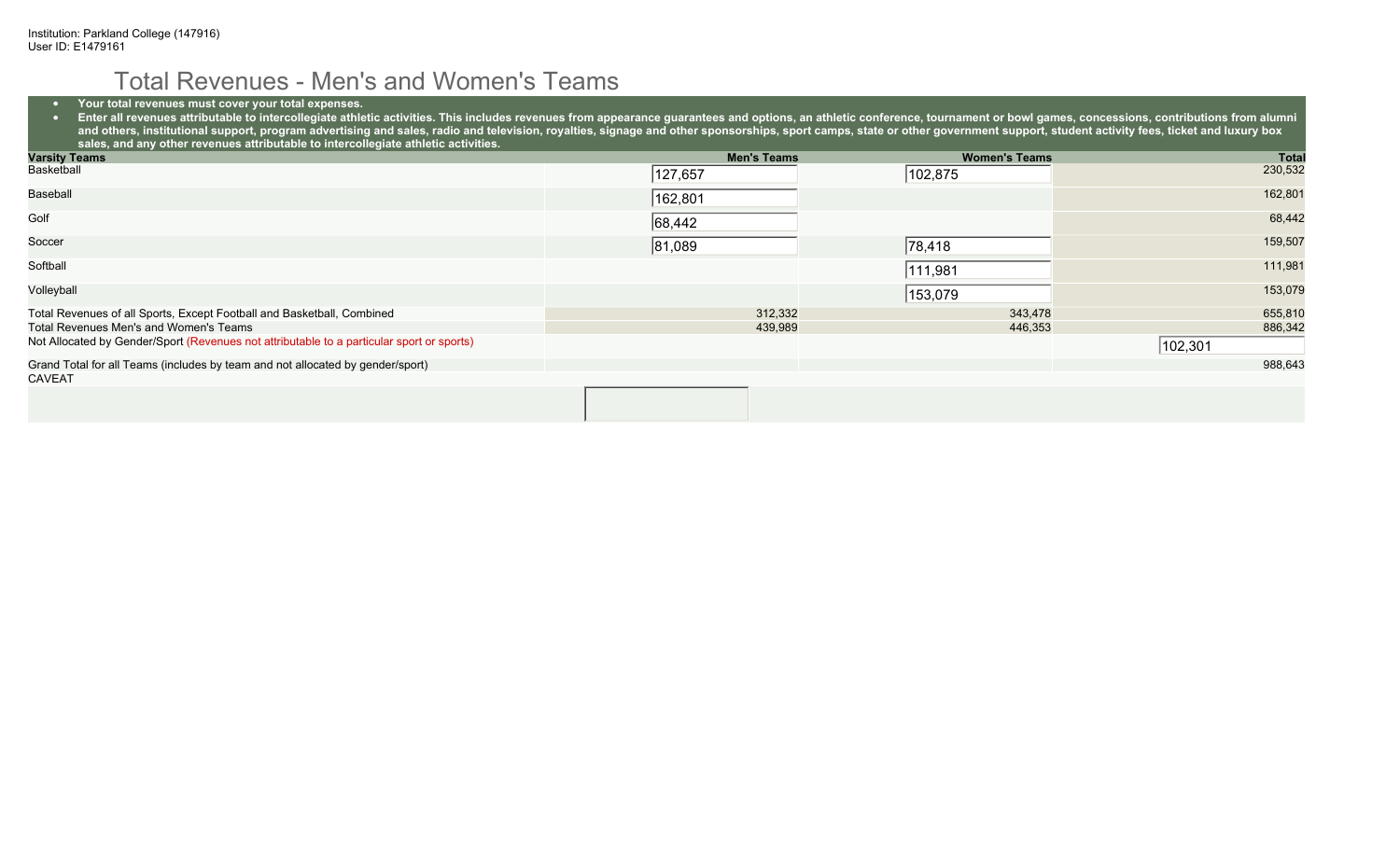# Summary - Men's and Women's Teams

|     | Your Grand Total Revenues must be equal to or greater than your Grand Total Expenses or you will not be able to lock your survey. |                    |                      |                  |
|-----|-----------------------------------------------------------------------------------------------------------------------------------|--------------------|----------------------|------------------|
|     |                                                                                                                                   | <b>Men's Teams</b> | <b>Women's Teams</b> | Total            |
|     | Total of Head Coaches' Salaries                                                                                                   | 47.208             | 49.416               | 96,624           |
|     | <b>Total of Assistant Coaches' Salaries</b>                                                                                       | 23,380             | 23,380               | 46,760           |
|     | Total Salaries (Lines 1+2)                                                                                                        | 70.588             | 72.796               | 143,384          |
|     | Athletically Related Student Aid                                                                                                  | 137,760            | 137.760              | 275,520          |
| 5   | <b>Recruiting Expenses</b>                                                                                                        | 19,883             | 19,615               | 39,498           |
| 6   | Operating (Game-Day) Expenses                                                                                                     | 132,004            | 130,386              | 262,390          |
|     | Summary of Subset Expenses (Lines 3+4+5+6)                                                                                        | 360,235            | 360,557              | 720,792          |
| 8   | <b>Total Expenses for Teams</b>                                                                                                   | 417,972            | 425,381              | 843,353          |
| 9   | Total Expenses for Teams Minus Subset Expenses (Line 8 - Line 7)                                                                  | 57,737             | 64.824               | 122,561          |
| 10. | Not Allocated Expenses                                                                                                            |                    |                      | 143,200          |
|     | Grand Total Expenses (Lines 8+10)                                                                                                 |                    |                      | 986,553          |
| 12  | Total Revenues for Teams                                                                                                          | 439,989            | 446,353              | 886,342          |
| 13  | Not Allocated Revenues                                                                                                            |                    |                      | 102,301          |
| 14  | Grand Total Revenues (Lines 12+13)                                                                                                |                    |                      | 988,643          |
| 15  | Total Revenues for Teams minus Total Expenses for Teams (Line 12-Line 8)                                                          | 22,017             | 20.972               | 42,989           |
| 16  | Grand Total Revenues Minus Grand Total Expenses (Line 14- Line 11)                                                                |                    |                      | $\bigcirc$ 2,090 |

To return to a data entry screen, click on the link in the Navigation Menu. To proceed to the Supplemental Information screen, click on the link in the Navigation Menu or click on the "Next" button on this screen.